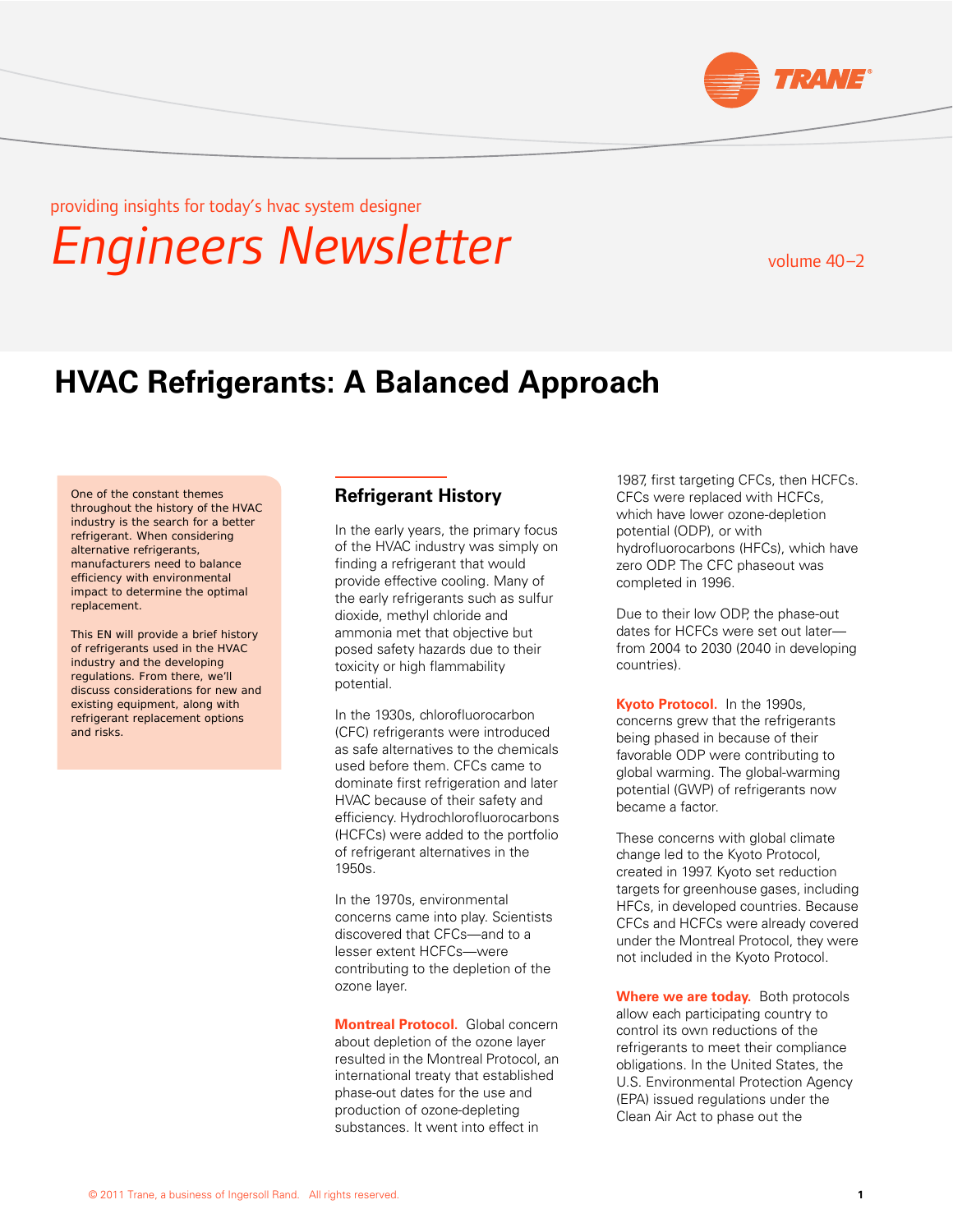production and import of CFCs and HCFCs.

Figure 1 provides a summary of the major actions involving refrigerants in developed and developing countries. The dates on the chart are for the United States and Canada (dates in other countries vary).

The Montreal and Kyoto protocols have set dates to ensure long-term availability. When production of a refrigerant stops, the time lines allow for the recycled, recovered and stockpiled supplies to continue to be used without restriction. For example, production of CFCs ended in 1996, but inventory of these refrigerants is still readily available.

**What's ahead.** Policy pressure impacting nearly all commercially viable refrigerants available today has accelerated the development of alternatives.The next family of refrigerants, known as hydrofluoroolefins (HFOs), have properties similar to HCFCs and HFCs but with minimal direct environmental impact. The first HFO on the market has been developed to replace R-134a for automotive applications and will begin implementation this year in Europe. Implementation of HFOs will lag in the HVAC industry as manufacturers develop and test new alternatives, and global regulators decide on a future path.

## **A Balanced Approach**

When considering refrigerant alternatives for the future, policy makers, the public, and manufacturers must balance direct environmental concerns (ODP, GWP, leak rates), indirect environmental concerns (energy efficiency), safety and performance.

**Direct versus indirect impact.** The *direct* environmental impact of an HVAC system is dependent on the ODP and GWP of the refrigerant and the rate of refrigerant leakage into the environment.

#### **Figure 1. Legislative actions involving refrigerant**



Note: Included in the use of "recycled" refrigerants is also the use of stockpiled supplies of the refrigerant produced before the phase-out date. In addition, there is no restriction on the importation of recycled and recovered supplies of refrigerant

While leakage rates can vary widely among different HVAC products, good design and servicing can keep leakage to a minimum. (See the sidebar on p. 4.)

Years ago, when chillers used CFCs and service practices were less concerned with minimizing emissions, leak rates were 2½ to 10 times what they are today. Due to advances in technology and the use of refrigerants with significantly lower GWP, the direct environmental impact from HVAC equipment is now from 20 to 600 times lower than the older CFC chiller designs.

These reduced leak rates, coupled with newer refrigerants, bring the direct global warming impact to under 5 percent of the application's total global warming impact.

For hermetic systems, up to 95 percent of the total environmental impact is the *indirect* impact*—*the energy used to power HVAC systems. According to the U.S. Department of Energy, 83 percent of the primary power consumed in the U.S. is generated by the burning of fossil fuels, which emits greenhouse gases.

When considering both the direct and indirect environmental impact, HCFCs and HFCs, because of their high energy efficiency, can be the most environmentally responsible and appropriate refrigerants available today for many HVAC applications.

**Evaluating alternatives.** Let's take a look at the refrigerants that are currently available, taking into consideration their efficiency, direct and indirect environmental impact, and safety.

Figure 2 compares the ODP, GWP and energy efficiency of today's commercial refrigerants and potential future refrigerants. While there is no perfect refrigerant, the chart shows that HCFC-123 (R-123), HFC-152a (R-152a) and HFC-32 (R-32) strike a good balance between ODP, GWP and efficiency. However, the use of R-152a and R-32 is limited because of flammability.

Refrigerants such as  $CO<sub>2</sub>$ , hydrocarbons and ammonia have zero ODP and a very low GWP. Let's take a closer look.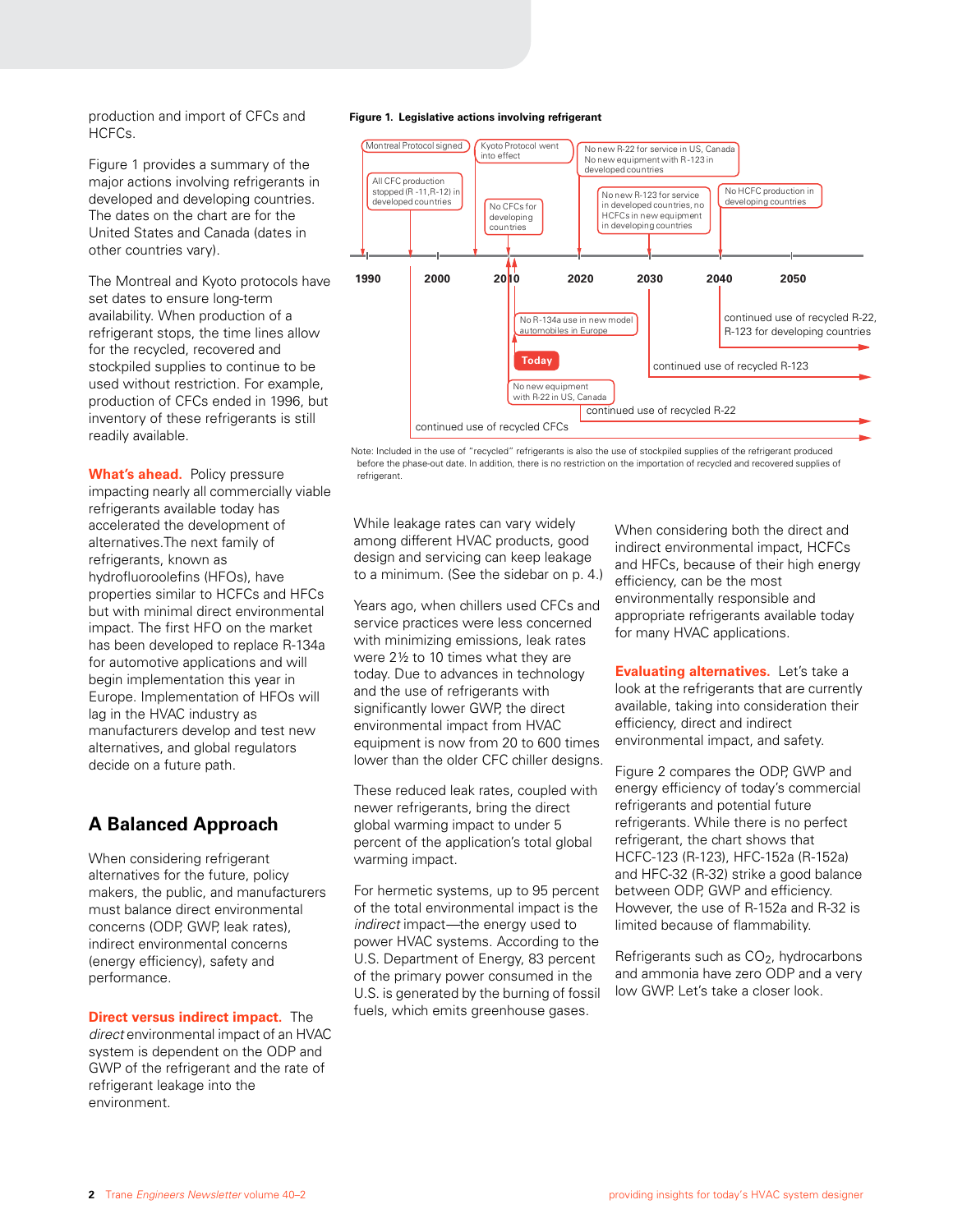Carbon dioxide. CO<sub>2</sub> has potential as a low-temperature refrigerant in refrigeration applications. However, it has very low efficiency in HVAC applications, more than 20 percent below the efficiency of R-22 and R-410A, due to operation above the critical point of  $CO<sub>2</sub>$  in these applications. Today's equipment would therefore consume at least 20 percent more energy with  $CO<sub>2</sub>$  to get the same cooling tonnage, compared to the existing HCFCs and HFCs used today.

Switching from fluorocarbons to CO<sub>2</sub> to reduce direct environmental impact (5 percent), while significantly increasing the indirect impact (95 percent), would not be a good tradeoff.

**Hydrocarbons.** Hydrocarbons may perform well in stationary air conditioning applications, but they

present safety issues in application, service and recovery because they are highly flammable.

**Ammonia.** Ammonia has been used for years and has potential for lowtemperature and process chiller applications in remote locations or where people density is low. Its flammability and high toxicity strictly limit its broader use.

Maintaining a balance between the lowest possible refrigerant emissions and the best possible energy efficiency is the key to being both environmentally and economically responsible. Achieving this balance in a cost effective manner is critical in order to make these new designs affordable for the end user.

#### **Green building and refrigerant selection**

Green building rating systems such as USGBC's LEED (Leadership in Energy and Environmental Design) and GBI's Green Globes take refrigerant usage into consideration. The current LEED rating system uses a formula to calculate the impact of ozone depletion, global warming, equipment life, leakage rate, and refrigerant charge. The Green Globes rating system accounts for ozone depletion, global warming and leak detection.

By following the criteria in the rating systems, the selected refrigerants can help the project achieve points toward green building status. For example, most centrifugal chillers (both R-123 and R-134a) can achieve the refrigerant points for LEED Energy and Atmosphere credit 4. Many split systems, due to the large volume of refrigerant, cannot.

For more information, see www.usgbc.org or www.thegbi.org.



#### **Figure 2. Overview of the environmental impact of current refrigerants**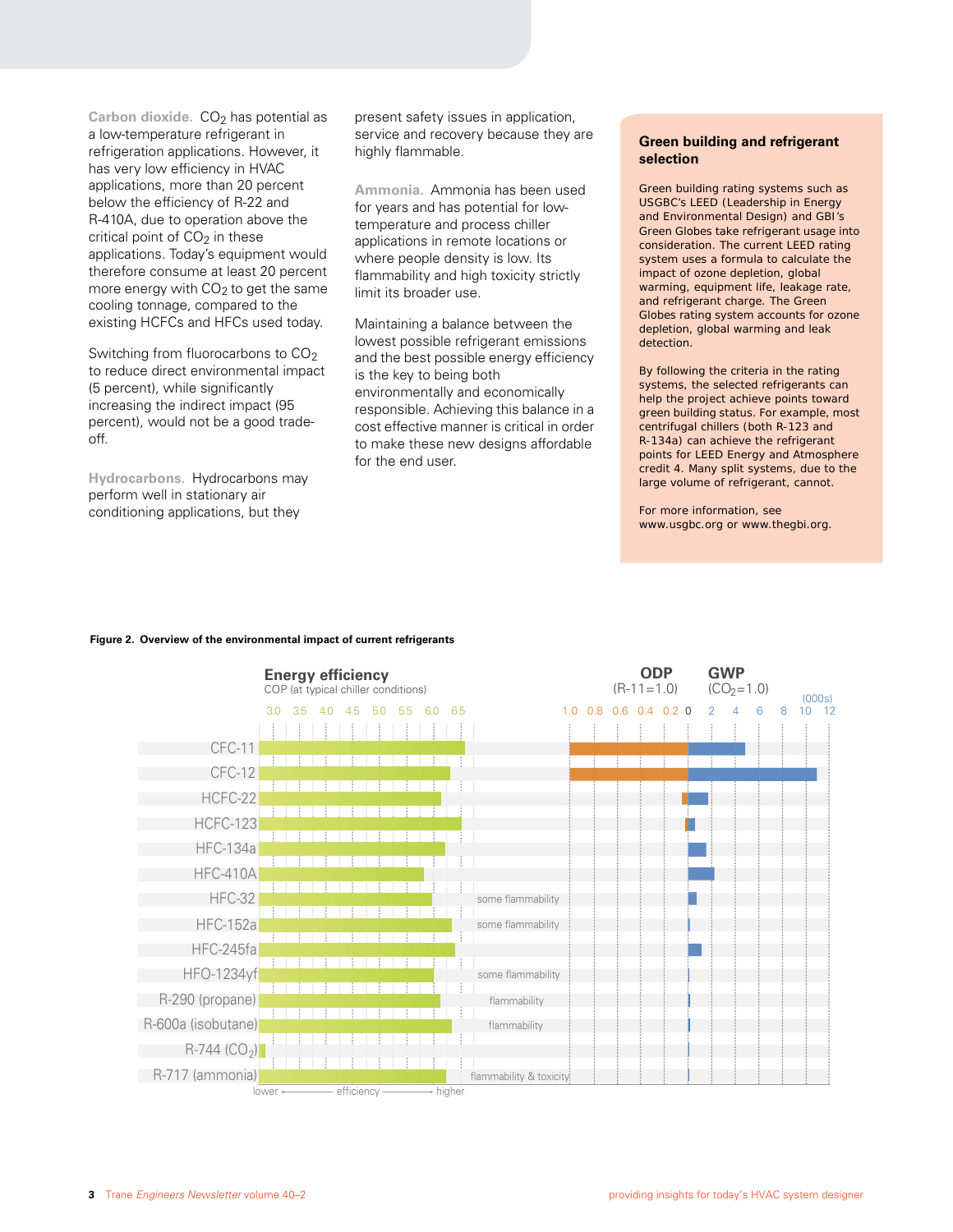# **Options for Existing Equipment**

So, what do we do with existing equipment containing refrigerants that will be phased out?

There is no definitive answer. However, there are options and a logical progression to determine the best solution for each project.

#### Options:

- Maintain existing refrigerant
- Replace the refrigerant
- Replace the equipment

#### **Evaluate existing equipment**

The first step is to evaluate the current inventory of equipment. When tracking the current inventory, obtain records that document the energy performance and refrigerant leakage rate of existing equipment.

**Track leakage rate of equipment.** The U.S. Clean Air Act requires that leakage rate data records be kept for all equipment with more than 50 lbs of refrigerant charge. These records should be available either from the owner's maintenance records or from the records of the servicing contractor. If records are unavailable, then record keeping should begin immediately to understand the state of the existing equipment.

As of January 2011, for equipment with more than 50 lbs of refrigerant charge, the U.S. EPA's maximum allowable leakage rates over a 12-month period are:

- Commercial refrigeration: 35 percent
- Industrial process refrigeration: 35 percent
- Comfort cooling: 15 percent

Venting is prohibited for any equipment, regardless of size.

*A note regarding equipment using HFCs:* There are no specific recordkeeping requirements or maximum leakage rates for this equipment, but due to direct global warming, venting of these chemicals is also prohibited. In the future, maximum leakage rates will most likely cover the HFCs as well.

#### **Track the equipment performance.**

The performance data of the equipment can be provided either by the building automation system (preferred), or by the original nameplate data of the equipment. Proper service practice should be able to maintain close to original performance on most equipment, but individual equipment monitoring will provide an even better performance baseline.

#### **Evaluate refrigerant changeout**

Before replacing a refrigerant, determine the capacity and efficiency impact. This impact is clearly understood in some equipment types, such as centrifugal chillers, where replacements are clearly defined and several years of performance data has been accrued.

For other equipment, there are many replacement options in the marketplace, and even more claims of seemingly miraculous capacity and efficiency improvements by using these replacements. Basic physical properties, as well as industry experience, have clearly shown that any refrigerant replacement in existing equipment will result in some sort of capacity and efficiency reduction. The specific reduction depends on the type of equipment and the specific replacement refrigerant. *Note: When retrofitting existing equipment, do not use a flammable refrigerant in equipment that was not specifically designed for it.*

Replacements for the refrigerants R-11 and R-12 are relatively straightforward (R-123 and R-134a, respectively). The

#### **Use best practices to minimize environmental impact**

Best practices in design and servicing can keep refrigerant leaks to minimal levels. In fact, a Trane study conducted as far back as 1997 determined the annualized total loss rate for every single R-123 chiller that Trane had under service contract at the time. The study included all leaks whether from accidental discharge, servicing or normal operation. It showed that of 2768 R-123 chillers studied, only 16,229 pounds per year of charge was lost—less than 0.4575 percent annual leakage rate.

It's important to note that operating pressure can also impact how likely a leak is to occur and how much refrigerant will escape during a leak. In addition, innovative technologies can be employed that minimize the refrigerant charge for a given amount of refrigeration or cooling capacity, with the percent charge reduction directly reducing refrigerant emissions over the life of the equipment by the same amount. So, use of low pressure technology with reduced refrigerant charge levels can result in nearly an order of magnitude reduction in lifetime emissions compared to other higher pressure centrifugal chillers.

decision gets more complex with the replacement of R-22. Many solutions are available, and it is impractical for equipment manufacturers to test and analyze all of them. Generally, these replacements incorporate the use of multi-chemical blends in order to mirror the properties of R-22. *Note: Because of its higher operating pressure, R-410A cannot be used in R-22 products.*

Blends work in many applications, but be sure to weigh the following risks:

#### • **Different leakage rates**

Concerns exist in the marketplace about what happens when refrigerant leaks occur. The different components in the blend could potentially leak at different rates, and therefore change the composition and performance of the equipment. When these replacement refrigerants incorporate as many as four or more chemicals in the blend, these concerns increase.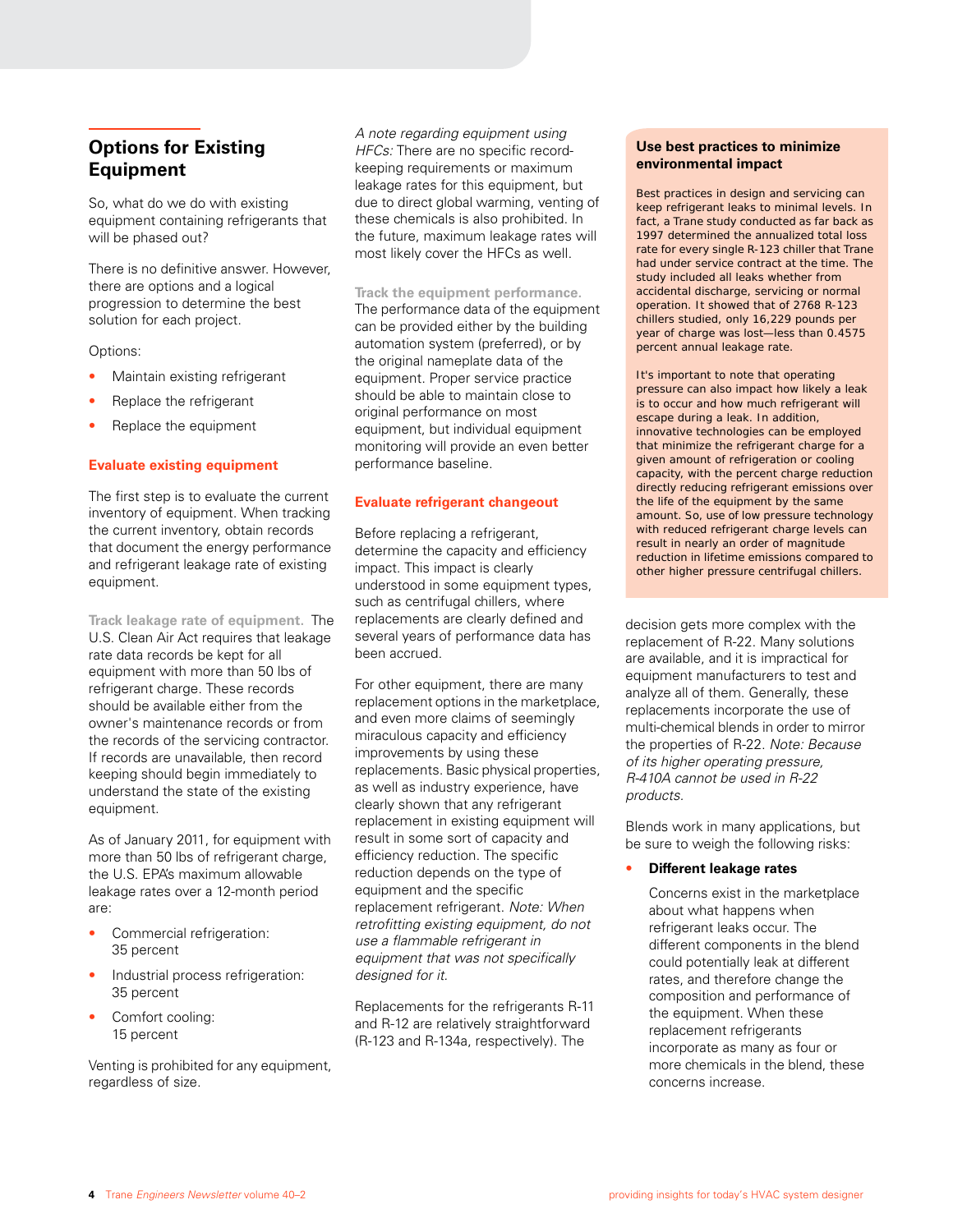#### • **Change in oil**

In many cases, a refrigerant changeout requires a change in the oil needed in the system. CFCs and HCFCs are able to use mineral oil with the refrigerant. HFCs. however, generally require the use of POE or other synthetic oils.

So that an oil change may not be required, many of the R-22 substitutes incorporate a small amount of hydrocarbons, such as butane, in order to improve their miscibility with mineral oil.

However, the refrigerant and oil chosen must have sufficient solubility and miscibility throughout the refrigeration system—which may not be the case for some R-22 substitutes and mineral oil. If in doubt, consult the unit or compressor manufacturer for the required oil type.

When a refrigerant and/or oil changeout is evaluated, all the components of the refrigeration system must be scrutinized for compatibility with the refrigerant and oil. Gaskets and o-rings are of particular importance because they may shrink or expand and cause a refrigerant release. It is strongly suggested that the gaskets and o-rings be proactively replaced during a refrigerant or oil conversion.

#### • **Future availability and GWP**

If a proprietary blend is used for an alternative refrigerant, it should be ensured that the blend will still be available in the future. In addition, many of these blends are very high in GWP. The GWP of refrigerants will likely be regulated or taxed in the coming years, making many of the alternatives unattractive.

#### **Review and assess**

After you have reviewed the data and evaluated the possibility of refrigerant changeout, determine the best solution for your particular application.

In most cases, retaining the existing refrigerant in the equipment, or replacing the equipment altogether will make the most sense. If leakage rates with the existing refrigerant cannot be contained to a minimal level with the current refrigerant, then it is unlikely that leaks will be contained with the new refrigerant. In addition, significant investments in inefficient equipment that will result in a loss in capacity and efficiency will often not be the most attractive solution. In many cases, investment in minimizing leaks and maintaining the equipment to its peak energy performance will result in a smaller up-front investment and better life cycle cost.

#### **Summary**

Since the early 1900s, the HVAC industry has been faced with the challenge of constantly changing refrigerants. While change is constant, it's important to remember that the industry has successfully navigated refrigerant phaseouts in the past and can apply the lessons learned to future transitions. As an industry, the key is to carefully consider alternatives and strike a balance that is financially and environmentally responsible.

Today we have good, solid refrigerant options and availability with HCFCs and HFCs. There's no need to panic. The future will bring different options. challenges, and opportunities.

By Jeff Moe, director, global policy and advocacy for the Center for Energy Efficiency and Sustainability, Ingersoll Rand; Mike Thompson, global leader of refrigerant strategy, Trane; and Beth Bakkum, information designer, Trane. You can find this and previous issues of the Engineers Newsletter at www.trane.com/EN. To comment, e-mail us at comfort@trane.com.